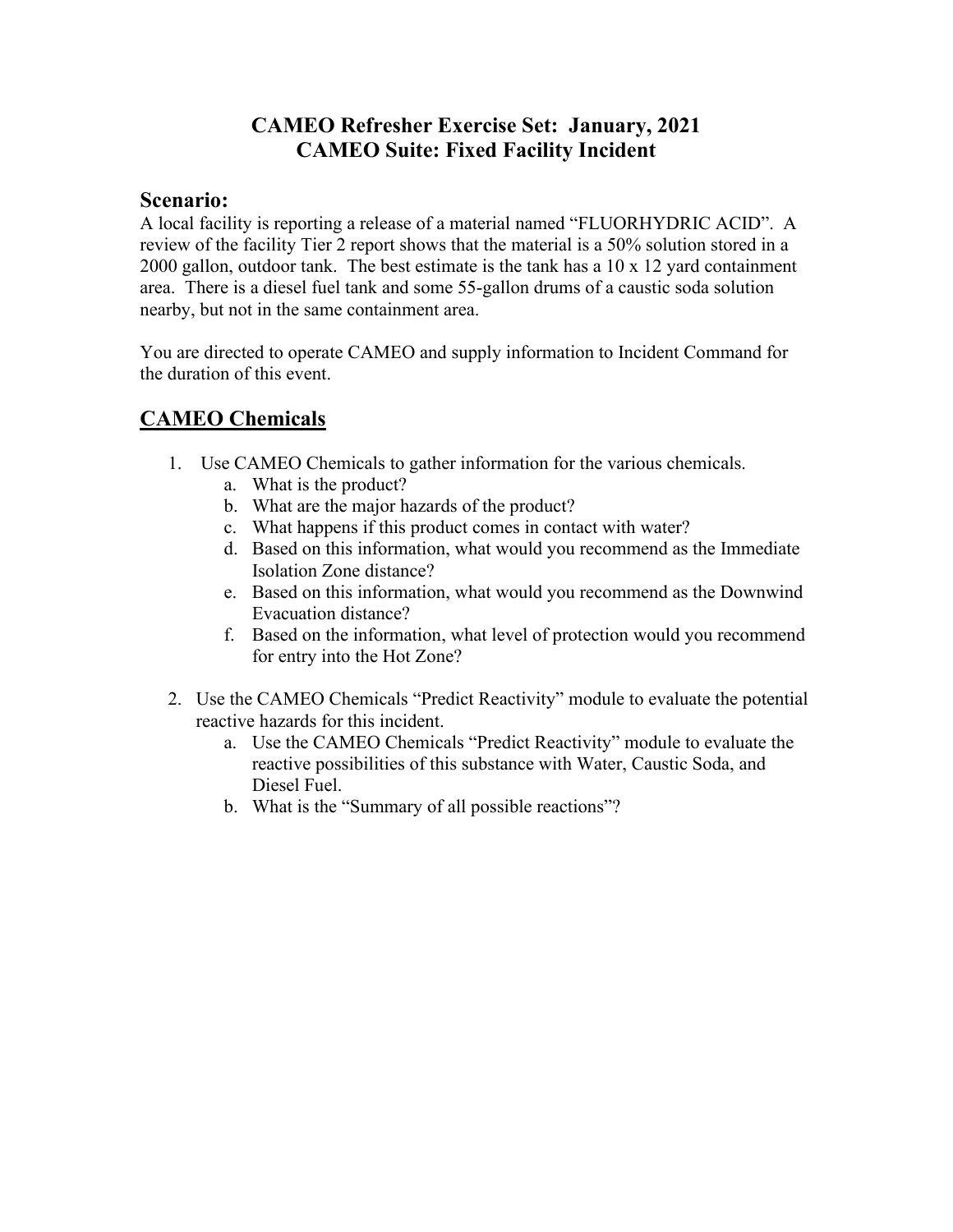## **MARPLOT**

- 1. Launch MARPLOT
- 2. Select a location in your area to use as the incident site
- 3. Navigate to the incident location
- 4. Mark the incident location using the Symbol Tool
- 5. Use the "Circle" drawing tool to display the Immediate Isolation Zone on the map
- 6. Use the "Symbol" drawing tool to display the Command Post, Traffic Control, and Decon points.
- 7. Copy and paste a screenshot of the mapped area from MARPLOT to WORD.

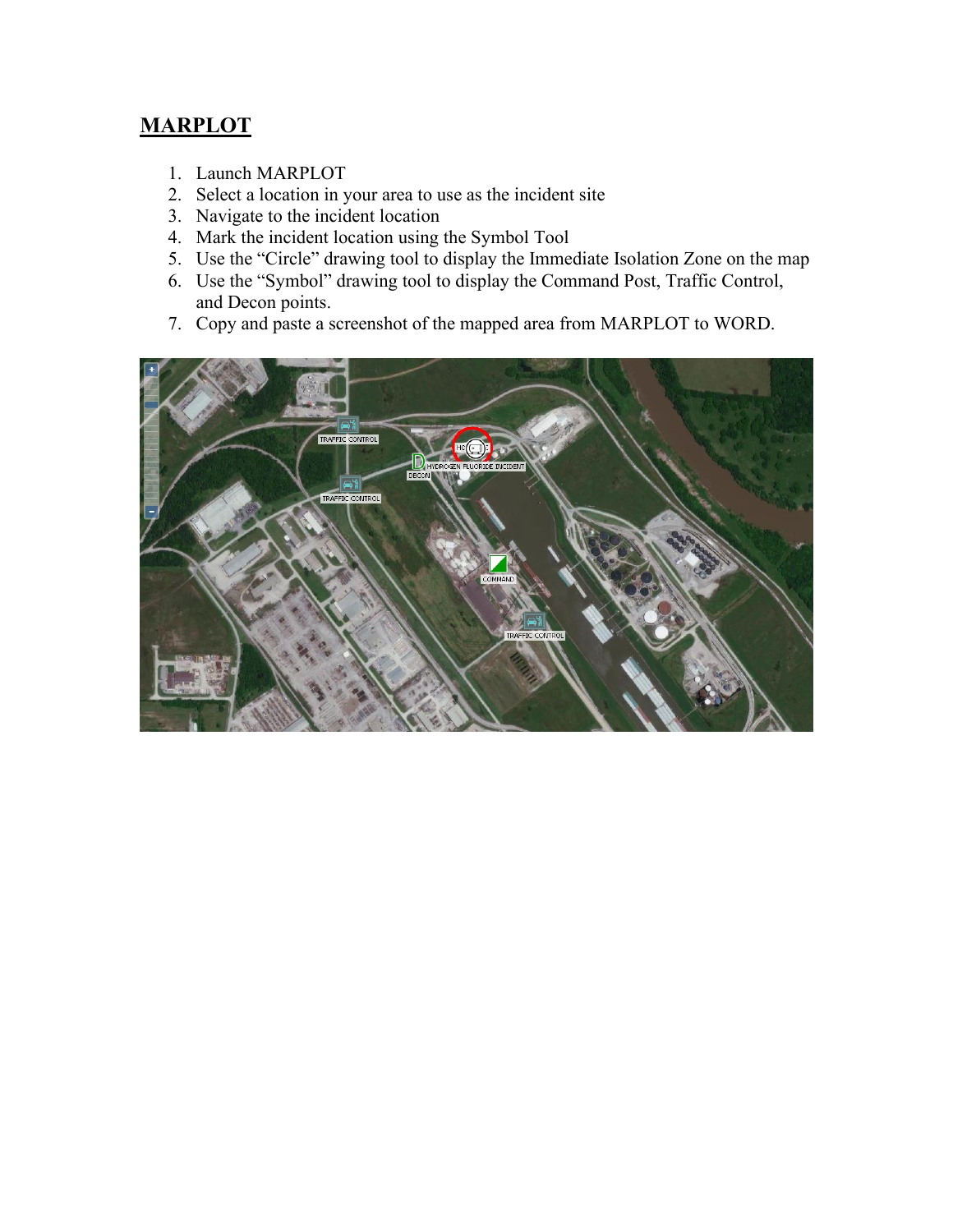

## **ALOHA**

Use ALOHA to model a "worst-case" scenario for both the 50% Hydrofluoric Acid.

SITE DATA: Location: OKLAHOMA CITY, OKLAHOMA Building Air Exchanges Per Hour: 2.07 (unsheltered single storied) Time: January 11, 2021 0917 hours CST (using computer's clock) CHEMICAL DATA: Chemical Name: HYDROFLUORIC ACID Solution Strength: 50% (by weight) Ambient Boiling Point: 221.3° F Partial Pressure at Ambient Temperature: 0.030 atm Ambient Saturation Concentration: 31,231 ppm or 3.12% Hazardous Component: HYDROGEN FLUORIDE CAS Number: 7664-39-3 Molecular Weight: 20.01 g/mol AEGL-1 (60 min): 1 ppm AEGL-2 (60 min): 24 ppm AEGL-3 (60 min): 44 ppm IDLH: 30 ppm

ATMOSPHERIC DATA: (MANUAL INPUT OF DATA) Wind: 22 miles/hour from SE at 3 meters Ground Roughness: open country Cloud Cover: 5 tenths Air Temperature: 88° F Stability Class: D No Inversion Height Relative Humidity: 50%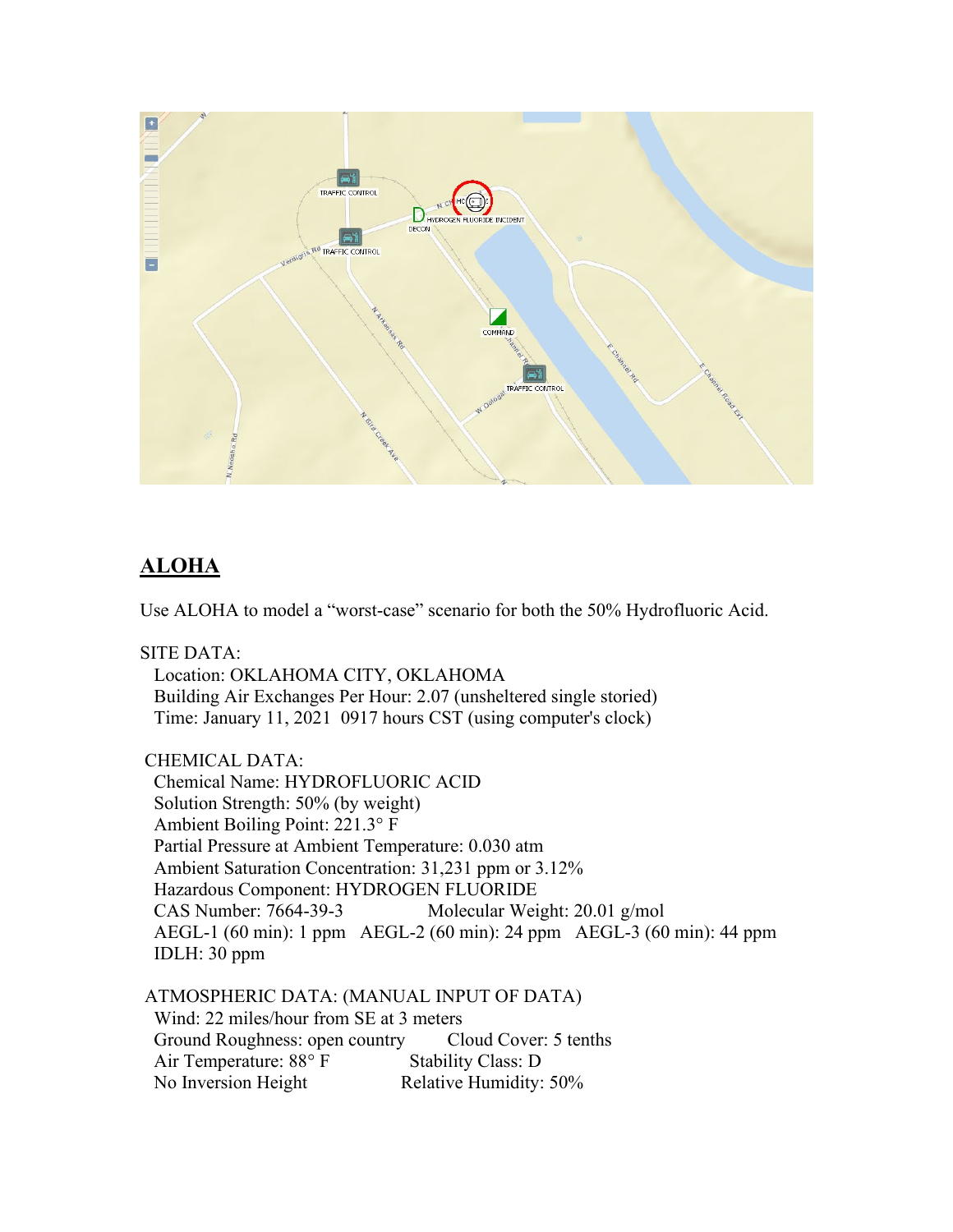SOURCE STRENGTH: Evaporating Puddle Puddle Area: 120 square feet Puddle Volume: 2000 gallons Ground Type: Default soil Ground Temperature: 88° F Initial Puddle Temperature: Ground temperature Release Duration: ALOHA limited the duration to 1 hour Max Average Sustained Release Rate: 0.794 pounds/min (averaged over a minute or more) Total Amount Hazardous Component Released: 45.9 pounds

- 1. Use the ALOHA Source Strength and Text Summary to answer the following questions.
	- a. What is the release rate for this incident? 0.794 pounds/min
	- b. Will all the product be volatized or evaporated within 1 hour? If not, what is the ALOHA estimate of the time needed for this product to completely volatize? 2000 GALLONS \* 8 LBS/GAL = 16000 LBS; 16000 LBS / 45.9 LBS PER HOUR = 348 HOURS….SO COULD TAKE SEVERAL DAYS TO COMPLETELY VOLATIZE THIS LIQUID
	- **c.** What is the ALOHA estimate of the amount of product released in the first 60 minutes of the incident? 45.9 POUNDS

**From the ALOHA Text Summary (***remember, your numbers will differ from mine due to location and time of day differences***)**

#### SOURCE STRENGTH:

 Evaporating Puddle Puddle Area: 120 square feet Puddle Volume: 2000 gallons Ground Type: Default soil Ground Temperature: 88° F Initial Puddle Temperature: Ground temperature Release Duration: ALOHA limited the duration to 1 hour Max Average Sustained Release Rate: 0.794 pounds/min (averaged over a minute or more) Total Amount Hazardous Component Released: 45.9 pounds

- a. **6.11 pounds/min**
- b. **No, time estimate is 2000 gallons \* 9.6 lbs/gal = 19,200 total lbs of product; 19,200 total lbs / 6.11 lbs per minute = 3142 minutes; 3142 min / 60 min per hour = about 50 hours for the product to completely volatize**
- c. **323 pounds out of a total of 19,200 pounds**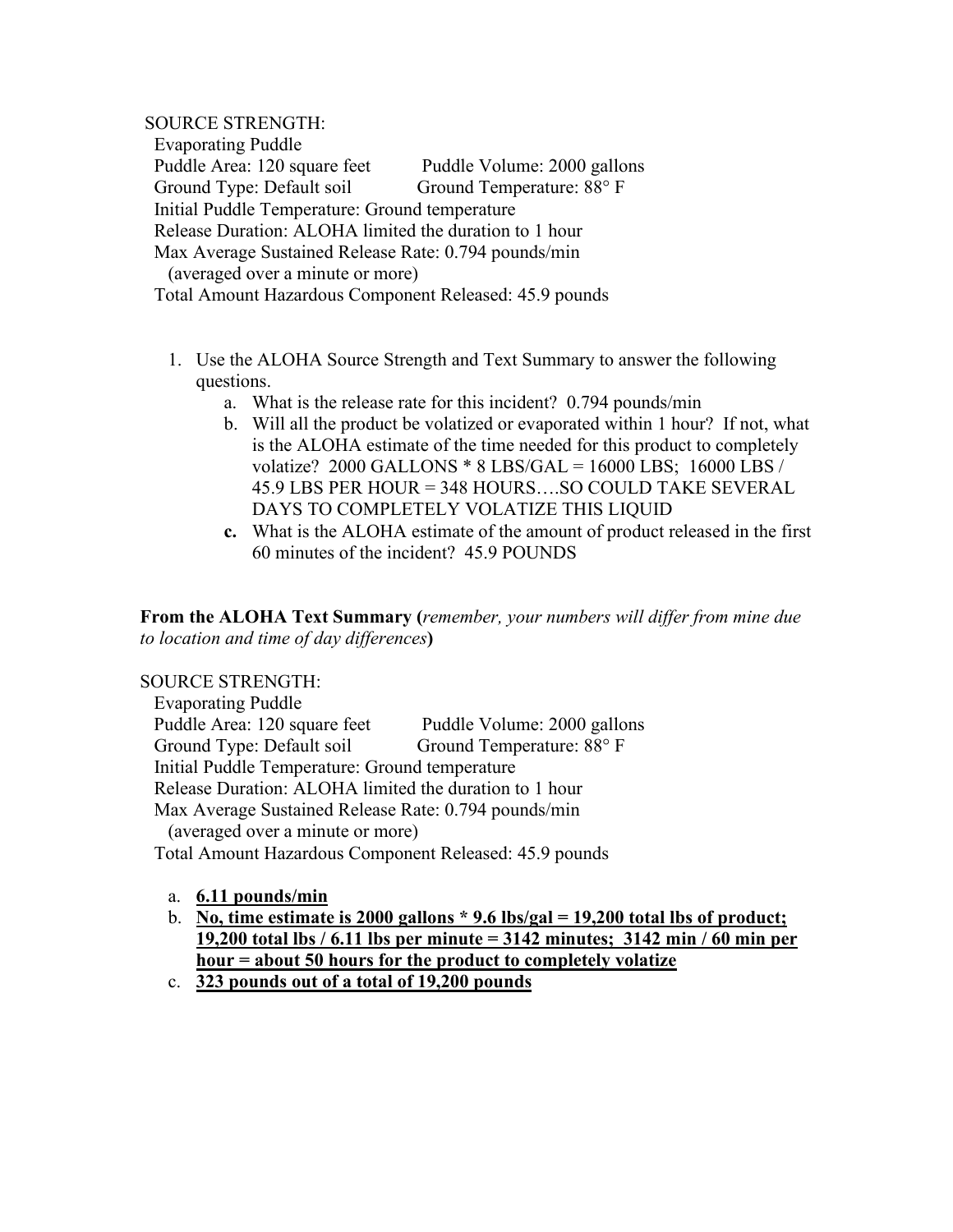# **Use the following Threat Zone data:**

| <b>Toxic Level of Concern</b>         |  |  |  |
|---------------------------------------|--|--|--|
| <b>Select Toxic Level of Concern:</b> |  |  |  |
| <b>Red Threat Zone</b>                |  |  |  |
| AEGL-3 (60 min): 44 ppm<br>LOC:       |  |  |  |
|                                       |  |  |  |
|                                       |  |  |  |
| Orange Threat Zone                    |  |  |  |
| AEGL-2 (60 min): 24 ppm<br>LOC:       |  |  |  |
|                                       |  |  |  |
| <b>Yellow Threat Zone</b>             |  |  |  |
| AEGL-1 (60 min): 1 ppm<br>LOC:        |  |  |  |
|                                       |  |  |  |
| Show wind direction confidence lines: |  |  |  |
| ⊙ only for longest threat zone        |  |  |  |
| C for each threat zone                |  |  |  |
| Cancel<br>OΚ<br>Help                  |  |  |  |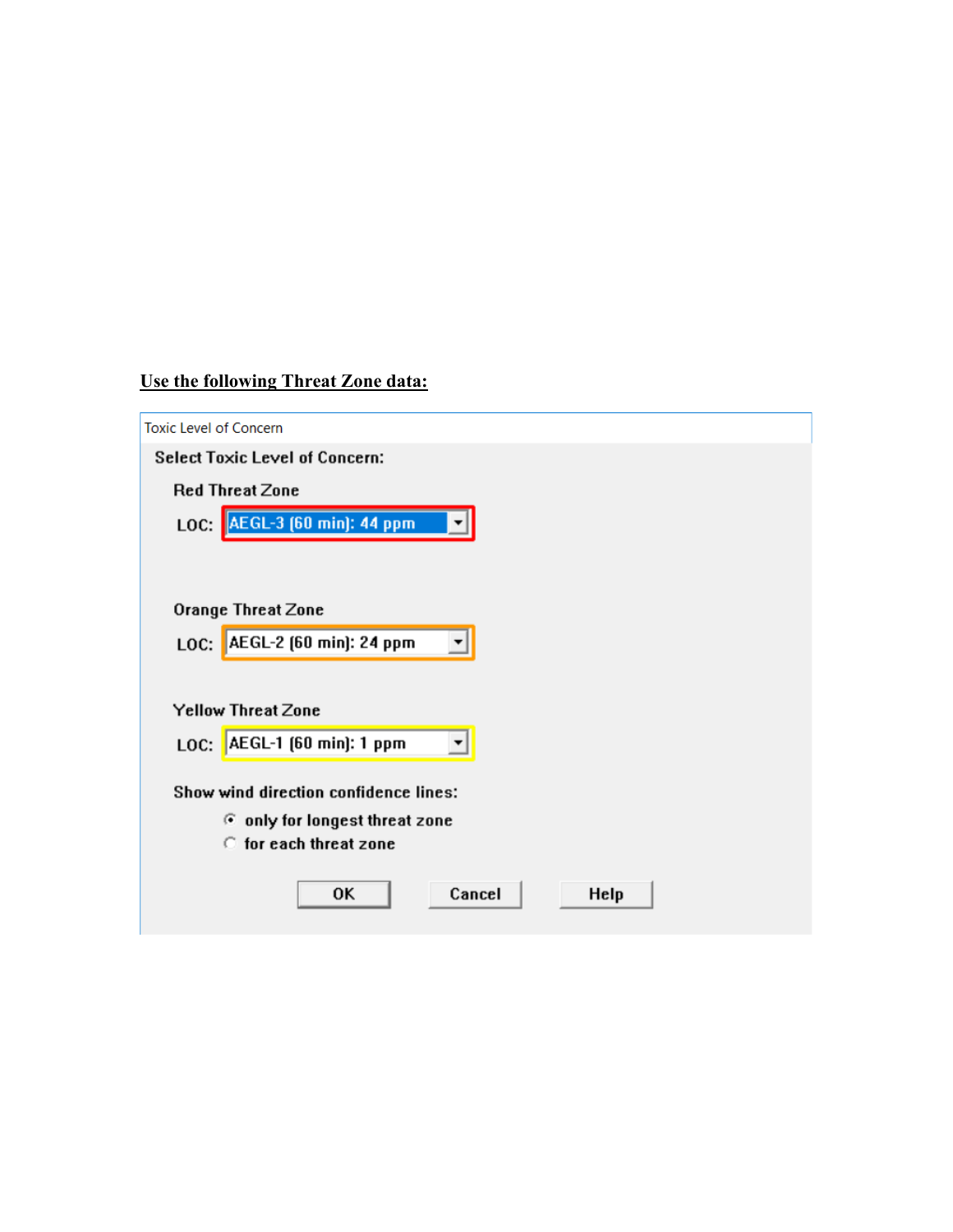

#### THREAT ZONE:

Model Run: Gaussian

Red : 35 yards --- (44 ppm = AEGL-3 [60 min])

 Note: Threat zone was not drawn because effects of near-field patchiness make dispersion predictions less reliable for short distances.

Orange: 49 yards --- (24 ppm = AEGL-2 [60 min])

 Note: Threat zone was not drawn because effects of near-field patchiness make dispersion predictions less reliable for short distances.

Yellow: 267 yards --- (1 ppm = AEGL-1 [60 min])

*Note: your ALOHA Threat Zone will be different than the one shown above because of time of day and location differences. The Threat Zone shown above is for Shawnee Oklahoma on September 1, 2011 1000 hours CDT.*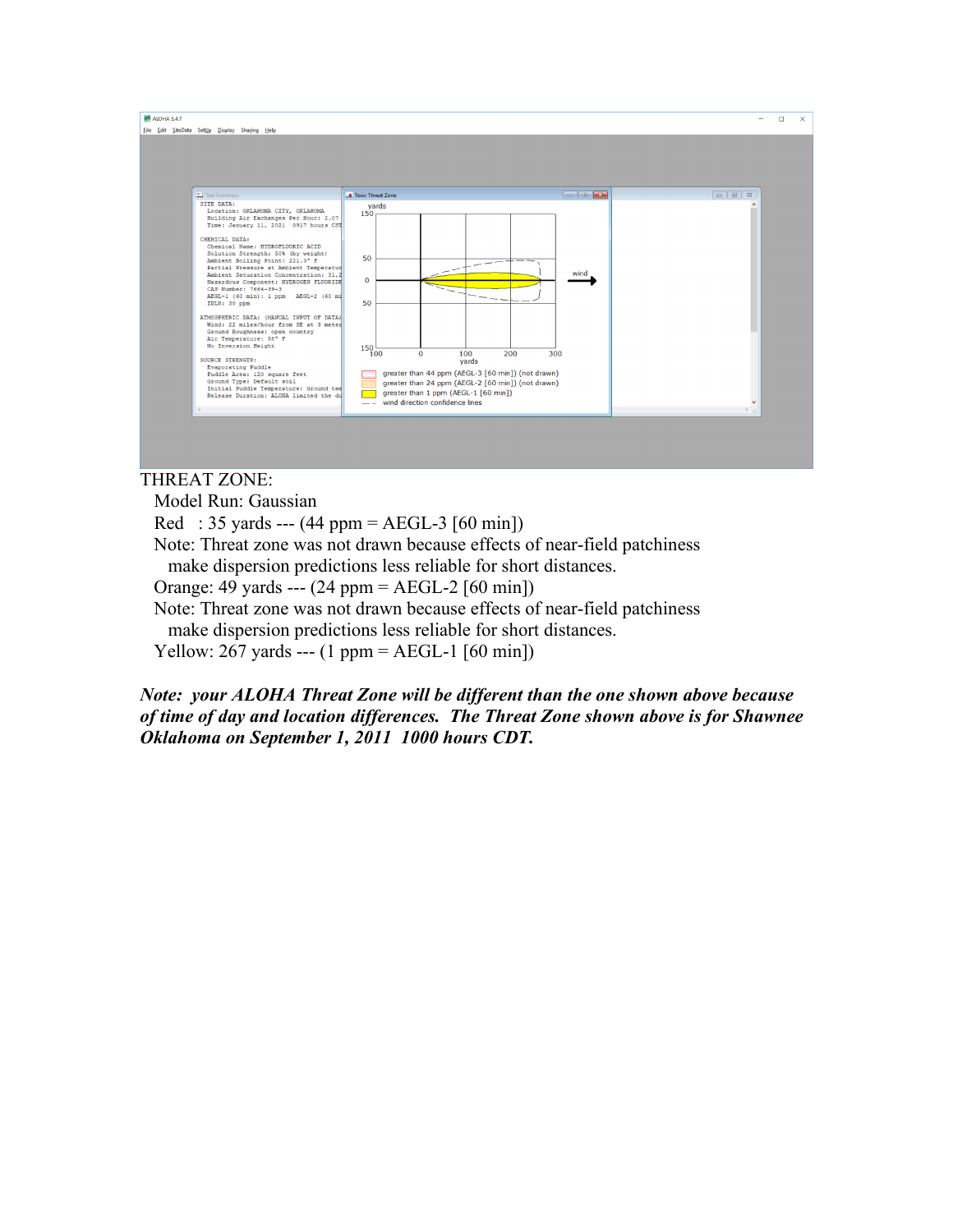

*Note: your ALOHA Threat Zone will be different than the one shown above because of time of day and location differences. The Threat Zone shown above is for Oklahoma City on June 29, 2010 1105 hours CDT.*